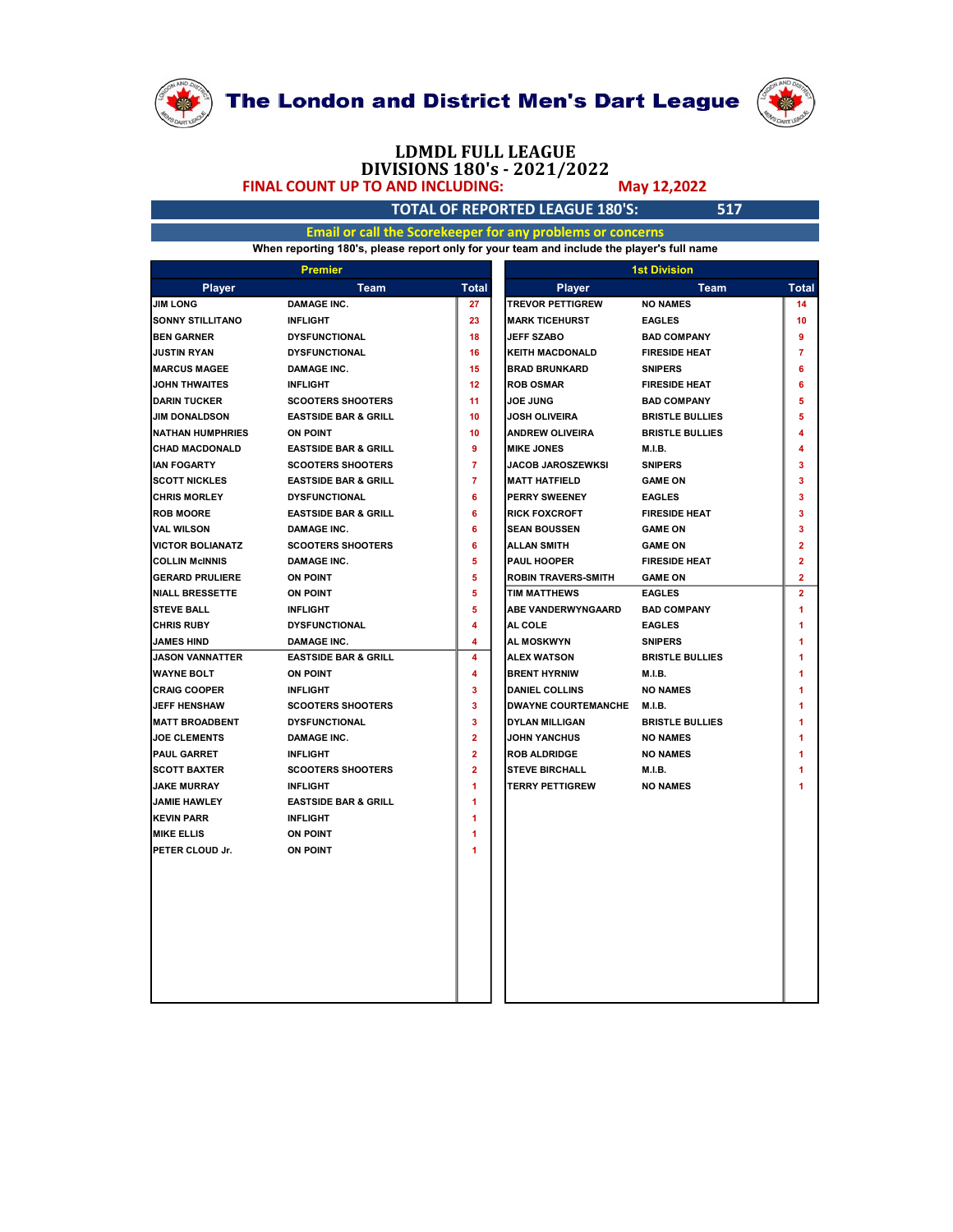



## LDMDL FULL LEAGUE DIVISIONS 180's - 2021/2022<br>TO AND INCLUDING: May 12,2022

### FINAL COUNT UP TO AND INCLUDING:

|                                            |                                                         |                                  | LDMDL FULL LEAGUE                            |                                             |                                  |
|--------------------------------------------|---------------------------------------------------------|----------------------------------|----------------------------------------------|---------------------------------------------|----------------------------------|
|                                            | <b>FINAL COUNT UP TO AND INCLUDING:</b>                 |                                  | DIVISIONS 180's - 2021/2022                  | May 12,2022                                 |                                  |
|                                            | <b>2nd Division</b>                                     |                                  |                                              | 3rd Division - Flight A                     |                                  |
| <b>Player</b>                              | Team                                                    | <b>Total</b>                     | <b>Player</b>                                | Team                                        | <b>Total</b>                     |
| <b>ANDREW GREBENCHEN</b>                   | <b>DISTURBED DARTERS</b>                                | 13                               | <b>MIKE DESMARAIS</b>                        | <b>WHISKEY BUSINESS</b>                     | $\overline{7}$                   |
| <b>TODD THOMAS</b>                         | <b>DISTURBED DARTERS</b>                                | 9                                | <b>NATHAN TUGNETTE</b>                       | JUST THE TIP                                | 6                                |
| KIRIN BASKEY<br><b>COLIN McLAIN</b>        | <b>NO BULLS HIT</b><br><b>ASSASSINS</b>                 | 7<br>5                           | <b>ROB McCRAE</b><br><b>CHARLES ALBRIGHT</b> | <b>BAD HABITS</b><br><b>PORKY'S REVENGE</b> | 6<br>4                           |
| <b>RICHARD O'DONNELL</b>                   | <b>ASSASSINS</b>                                        | 5                                | <b>TREVOR HAUK</b>                           | JUST THE TIP                                | $\mathbf{3}$                     |
| <b>CONRAD JULIEN</b>                       | OFF CONSTANTLY                                          | 4                                | <b>JEFF BOGAL</b>                            | <b>DRIVE BY'S TO</b>                        | $\overline{2}$                   |
| <b>JOE SWEENEY</b>                         | <b>DARTAHOLICS</b>                                      | 4                                | <b>MARK ALLARD</b>                           | <b>BAD HABITS</b>                           | $\overline{2}$                   |
| <b>ANDY BROWN</b><br><b>BRIAN FRASER</b>   | <b>DISTURBED DARTERS</b><br><b>ARMED &amp; HAMMERED</b> | 3<br>$\mathbf{3}$                | <b>TOM MITCHELL</b><br><b>CAM ROWSE</b>      | <b>FIRST CUT</b><br><b>PORKY'S REVENGE</b>  | $\overline{2}$<br>$\overline{1}$ |
| <b>DUANE ROBBINS</b>                       | <b>DARTAHOLICS</b>                                      | 3                                | <b>GERRY LEON</b>                            | <b>FLIGHTS OF FURY</b>                      | $\blacktriangleleft$             |
| <b>RYAN PETTIT</b>                         | NO BULLS HIT                                            | 3                                | <b>JOHN FOSTER</b>                           | <b>FIRST CUT</b>                            | -1                               |
| <b>TAYLOR JONES</b>                        | <b>NO BULLS HIT</b>                                     | 3                                | <b>MIKE TETMAR</b>                           | <b>FIGHT OR FLIGHT</b>                      | -1                               |
| <b>DAVE DESCHAMP</b>                       | OFF CONSTANTLY                                          | $\mathbf{2}$                     | <b>PHILIP ANDERSON</b>                       | <b>FLIGHTS OF FURY</b>                      | $\blacktriangleleft$             |
| <b>JEFF BEESWAX</b>                        | <b>DISTURBED DARTERS</b>                                | $\overline{2}$<br>$\overline{2}$ | <b>RON KELLY</b>                             | <b>BAD HABITS</b>                           | -1                               |
| <b>JEFF SHEFFIELD</b><br><b>JEFF SMITH</b> | <b>ASSASSINS</b><br><b>ARMED &amp; HAMMERED</b>         | $\overline{2}$                   | <b>SHAWN FEENSTRA</b>                        | <b>FIGHT OR FLIGHT</b>                      | $\blacktriangleleft$             |
| AL DAKINS                                  | <b>ARMED &amp; HAMMERED</b>                             |                                  |                                              |                                             |                                  |
| <b>CHRIS READINGS</b>                      | <b>ARMED &amp; HAMMERED</b>                             | -1                               |                                              |                                             |                                  |
| <b>DAVE DEGROOT</b>                        | OFF CONSTANTLY                                          | $\overline{1}$                   |                                              |                                             |                                  |
| <b>DENNIS NICKLES</b>                      | <b>ASSASSINS</b>                                        |                                  |                                              |                                             |                                  |
| <b>DILLON BEAT</b><br><b>DON KRAEMER</b>   | <b>DISTURBED DARTERS</b><br><b>RUNT CLUB</b>            |                                  |                                              |                                             |                                  |
| <b>JOHN WATSON</b>                         | <b>ARMED &amp; HAMMERED</b>                             |                                  |                                              |                                             |                                  |
| <b>TYLER GRAHAM</b>                        | <b>DARTAHOLICS</b>                                      |                                  |                                              |                                             |                                  |
|                                            |                                                         |                                  |                                              |                                             |                                  |
|                                            |                                                         |                                  |                                              |                                             |                                  |
|                                            |                                                         |                                  |                                              |                                             |                                  |
|                                            |                                                         |                                  |                                              |                                             |                                  |
|                                            |                                                         |                                  |                                              |                                             |                                  |
|                                            |                                                         |                                  |                                              |                                             |                                  |
|                                            |                                                         |                                  |                                              |                                             |                                  |
|                                            |                                                         |                                  |                                              |                                             |                                  |
|                                            | 3rd Division - Flight B                                 |                                  |                                              | <b>4th Division</b>                         |                                  |
| Player                                     | Team                                                    | <b>Total</b>                     | <b>Player</b>                                | Team                                        | <b>Total</b>                     |
| <b>JAMIE AVON</b>                          | <b>OCHE KNIGHTS</b>                                     | $\overline{\mathbf{3}}$          | <b>JAKE DOELLE</b>                           | THE BULLSHOOTERS                            | $\overline{2}$                   |
| <b>MIKE MAGEE</b><br><b>DAVE TWAMLEY</b>   | <b>BOOZE BROTHERS</b><br>PLAY HARD                      | $\mathbf{3}$<br>$\mathbf{2}$     | <b>COLIN HARBURN</b><br><b>DOUG JACKSON</b>  | <b>WHO CARES</b><br><b>STINGERS</b>         | $\blacktriangleleft$<br>-1       |
| <b>KEN GRUMMETT</b>                        | <b>DARTS OF HAZARD</b>                                  | $\mathbf{2}$                     | <b>GARY REID</b>                             | <b>GIT R DONE</b>                           | -1                               |
| PAUL LAROCQUE                              | <b>OCHE KNIGHTS</b>                                     | $\mathbf{2}$                     | <b>JAMES BROWN</b>                           | PROJECTILE DYSFUNCTION                      | $\blacktriangleleft$             |
| <b>RAY DAAMAN</b>                          | <b>DARTS OF HAZARD</b>                                  | $\mathbf{2}$                     | <b>LEE GROVE</b>                             | <b>GIT R DONE</b>                           | $\blacktriangleleft$             |
| <b>RICK BANKS</b>                          | <b>BOOZE BROTHERS</b>                                   | $\mathbf{2}$                     | <b>MURRAY ROLLINS</b>                        | PROJECTILE DYSFUNCTION                      | $\blacktriangleleft$             |
| <b>RICK RAMSEY</b>                         | <b>CHEAP FLIGHTS</b>                                    | $\mathbf{2}$                     | PHIL VIVYURKA                                | <b>DART VADERS</b>                          | -1                               |
| <b>DON HOPSON</b>                          | <b>OCHE KNIGHTS</b>                                     | 1                                | <b>SCOTT TURNER</b>                          | <b>GIT R DONE</b>                           | $\overline{1}$                   |
| <b>JOHN GIONETTE</b><br>PETER DENOMME      | THE LEFTOVERS<br><b>SIX SHOOTERS</b>                    | 1<br>1                           | <b>SHANE CROZIER</b><br><b>TROY PEEBLES</b>  | <b>TIN MEN</b><br>THE BULLSHOOTERS          | -1<br>-1                         |
| <b>RICHARD ANDREW</b>                      | <b>OCHE KNIGHTS</b>                                     | 1                                | <b>WADE PLYLEY</b>                           | <b>STINGERS</b>                             | -1                               |
|                                            |                                                         |                                  | <b>WAYNE HILL</b>                            | <b>STINGERS</b>                             | $\blacktriangleleft$             |
|                                            |                                                         |                                  |                                              |                                             |                                  |
|                                            |                                                         |                                  |                                              |                                             |                                  |
|                                            |                                                         |                                  |                                              |                                             |                                  |
|                                            |                                                         |                                  |                                              |                                             |                                  |
|                                            |                                                         |                                  |                                              |                                             |                                  |